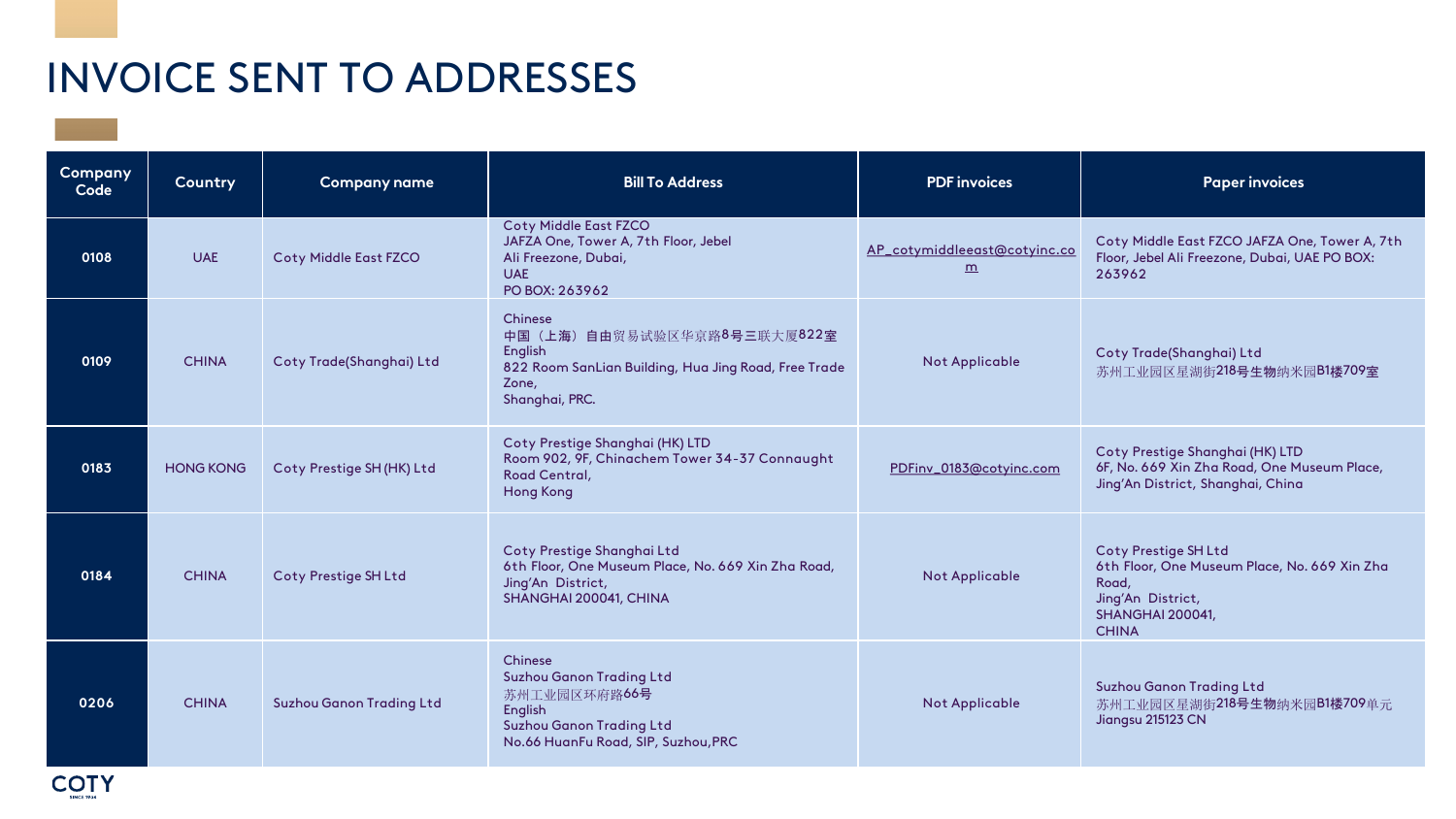| <b>Company</b><br>Code | Country          | <b>Company name</b>                        | <b>Bill To Address</b>                                                                                                                                                                               | <b>PDF</b> invoices     | <b>Paper invoices</b>                                                                                                                 |
|------------------------|------------------|--------------------------------------------|------------------------------------------------------------------------------------------------------------------------------------------------------------------------------------------------------|-------------------------|---------------------------------------------------------------------------------------------------------------------------------------|
| 0209                   | <b>CHINA</b>     | <b>Nanjing Yanting</b><br><b>Trade Ltd</b> | Chinese<br><b>Nanjing Yanting Trade Ltd</b><br>南京市秦淮区友谊河路7号1112室<br>English<br><b>Nanjing Yanting Trade Ltd</b><br>NO7, Youyiihe Road, Qinhuai District, Nanjing, PRC.                               | <b>Not Applicable</b>   | <b>Nanjing Yanting Trade Ltd</b><br>苏州工业园区星湖街218号生物纳米园BI楼709单元<br>Jiangsu 215123 CN                                                   |
| 0212                   | <b>CHINA</b>     | <b>Coty China Holding Ltd</b>              | Chinese<br><b>Coty China Holding Ltd</b><br>苏州工业园区星湖街218号生物纳米园BI楼709、710单元<br><b>English</b><br><b>Coty China Holding Ltd</b><br>709 Room 7F B1 Building Biobay, No. 218 Xinghu Street,<br>SIP, PRC. | <b>Not Applicable</b>   | <b>Coty China Holding Ltd</b><br>苏州工业园区星湖街218号生物纳米园B1楼709单元<br>Jiangsu 215123 CN                                                      |
| 0262                   | <b>SINGAPORE</b> | Coty SEA Pte Ltd                           | Coty Southeast Asia Pte. Ltd.<br>11 North Buona Vista Drive,<br>#16-07 The Metropolis Tower 2,<br>Singapore 138589                                                                                   | PDFinv_0262@cotyinc.com | <b>Not Applicable</b>                                                                                                                 |
| 0263                   | <b>SINGAPORE</b> | Coty Singapore Pte Ltd                     | Coty Singapore Pte. Ltd.<br>11 North Buona Vista Drive,<br>#16-07 The Metropolis Tower 2,<br>Singapore 138589                                                                                        | PDFinv_0263@cotyinc.com | <b>Coty Singapore Pte Ltd</b><br>11 North Buona Vista Drive,<br>#16-07, The Metropolis Tower 2,<br>Singapore 138589                   |
| 0265                   | <b>HONG KONG</b> | Coty Hong Kong Dist. Ltd                   | <b>Coty Hong Kong Distribution</b><br>Limited 32th Floor, Cambridge<br>House, Taikoo Place, 979 King's<br>Road, Quarry Bay, Hong Kong                                                                | PDFinv_0265@cotyinc.com | <b>Coty Hong Kong Distribution</b><br>Limited 32th Floor, Cambridge<br>House, Taikoo Place, 979 King's<br>Road, Quarry Bay, Hong Kong |

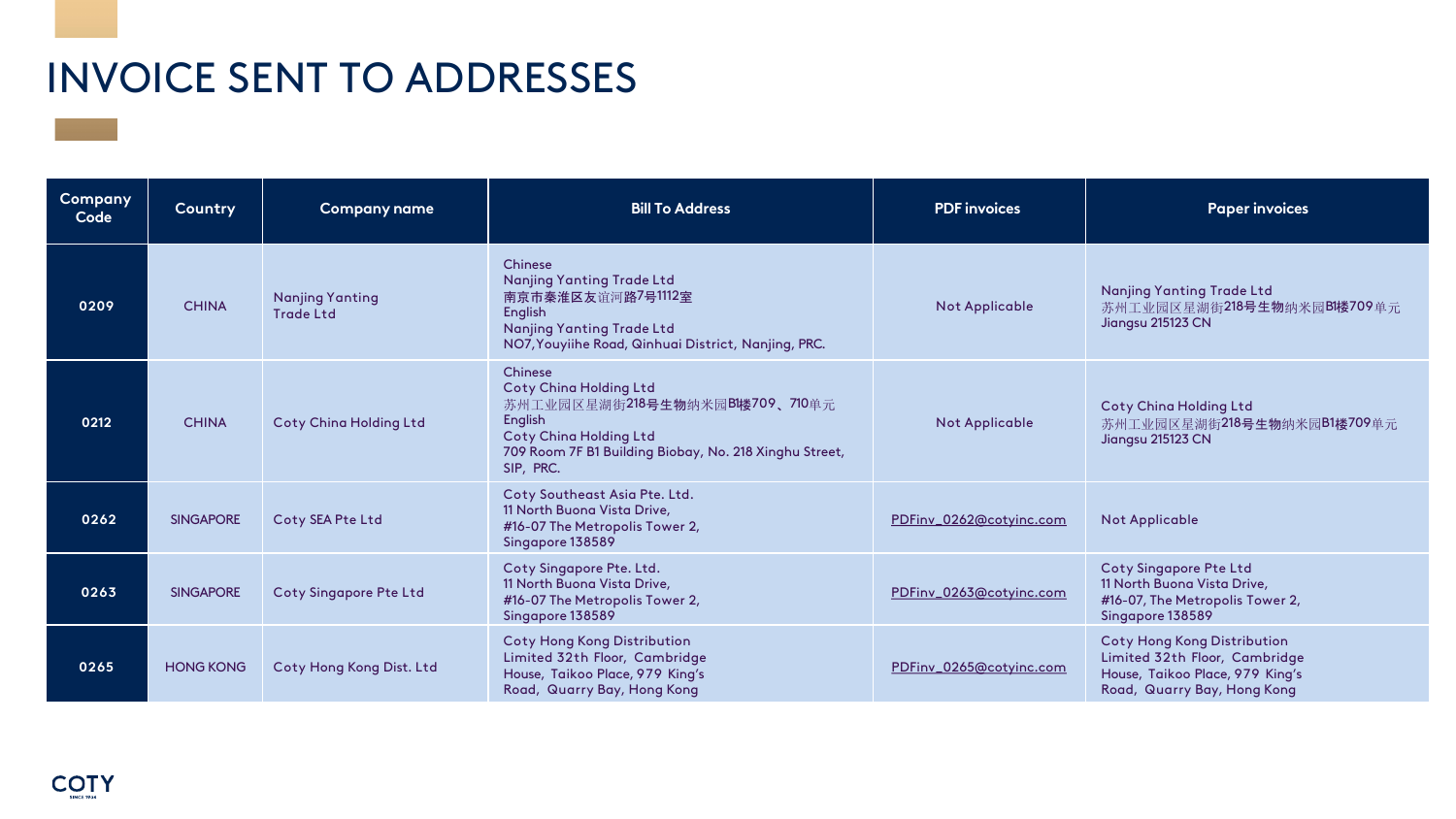| Company<br>Code | Country          | <b>Company name</b>                        | <b>Bill To Address</b>                                                                                                                                         | <b>PDF</b> invoices                | <b>Paper invoices</b>                                                                                                                                          |
|-----------------|------------------|--------------------------------------------|----------------------------------------------------------------------------------------------------------------------------------------------------------------|------------------------------------|----------------------------------------------------------------------------------------------------------------------------------------------------------------|
| 0271            | <b>UAE</b>       | <b>Coty Distributions Emirat</b>           | <b>Coty Distribution Emirates LLC</b><br>3rd Floor, The Offices, Cl Building One<br>Central, Trade Centre Street, Dubai,<br><b>UAE</b><br><b>PO BOX: 31518</b> | AP_cotyemirates@cotyinc.com        | <b>Coty Distribution Emirates LLC</b><br>3rd Floor, The Offices, Cl Building One<br>Central, Trade Centre Street, Dubai,<br><b>UAE</b><br><b>PO BOX: 31518</b> |
| 0273            | <b>UAE</b>       | <b>COTY REGIONAL</b><br><b>TRADING FZE</b> | <b>Coty Regional Trading FZE</b><br>JAFZA One, Tower A, 7th Floor,<br>Jebel Ali Freezone, Dubai,<br><b>UAE</b><br>PO BOX: 263962                               | AP_cotyregionaltrading@cotyinc.com | <b>Coty Regional Trading FZE</b><br>JAFZA One, Tower A, 7th Floor,<br>Jebel Ali Freezone, Dubai,<br><b>UAE</b><br>PO BOX: 263962                               |
| 3000            | <b>AUSTRALIA</b> | Coty Australia Pty. Ltd                    | Coty Australia Pty. Ltd<br>PO Box Q429 QVB Post<br>Office, Sydney, NSW,<br>1230                                                                                | PDFinv_3000@cotyinc.com            | Coty Australia Pty.<br>Ltd PO Box Q429<br><b>QVB Post</b><br>Office,<br><b>Sydney NSW</b><br>1230                                                              |
| 3030            | <b>HONG KONG</b> | Coty INT Hong Kong Ltd                     | Coty INT Hong Kong Ltd<br>32/F, Cambridge House,<br>Taikoo Place, 979 King's<br>Road, Quarry Bay,<br><b>Hong Kong</b>                                          | PDFinv_3030@cotyinc.com            | Coty INT Hong Kong Ltd<br>32/F, Cambridge House, Taikoo<br>Place, 979 King's Road, Quarry Bay,<br><b>Hong Kong</b>                                             |